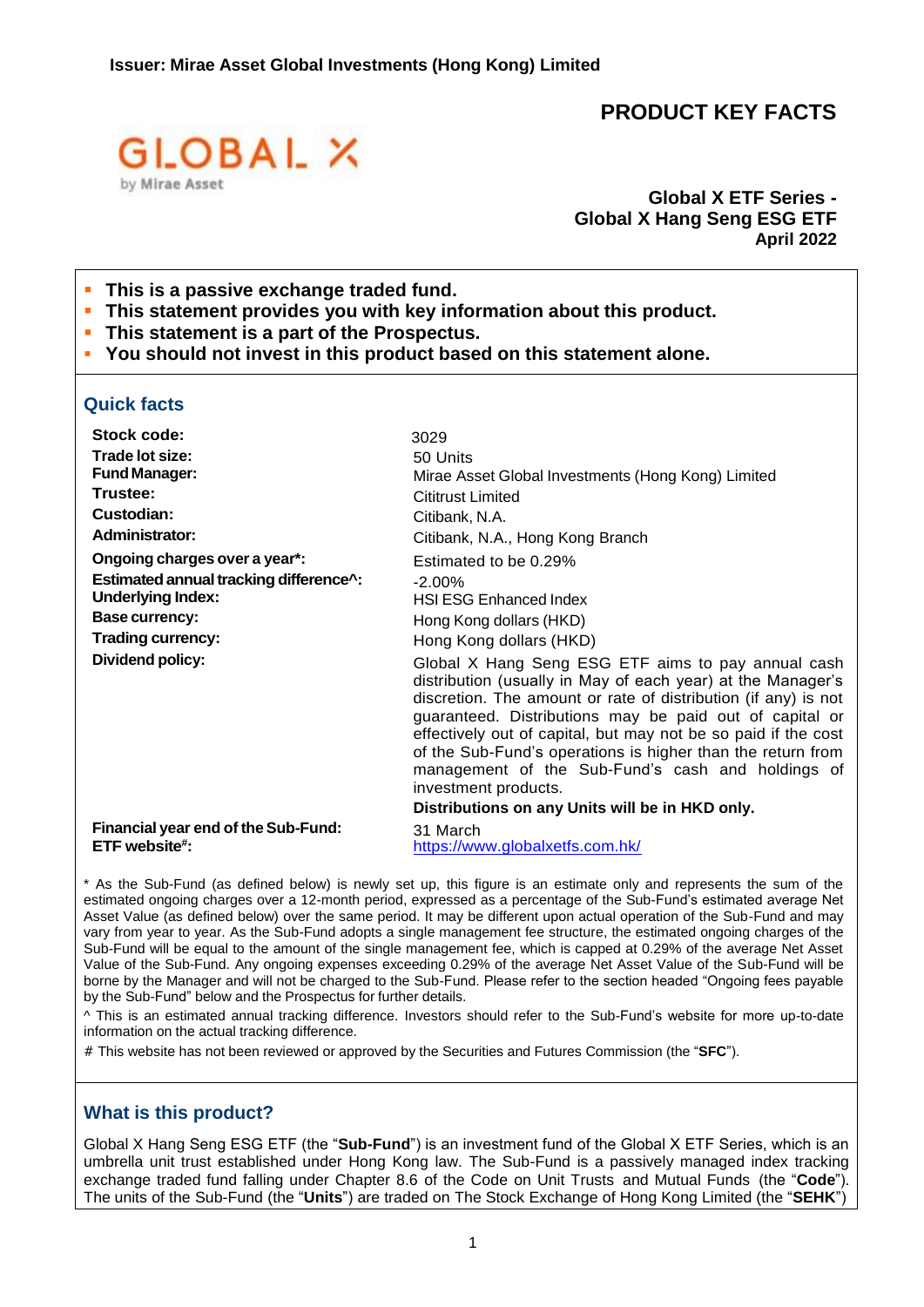#### like stocks.

# **Objective and investment strategy**

### **Objective**

The Sub-Fund seeks to provide investment results that, before deduction of fees and expenses, closely correspond to the performance of the HSI ESG Enhanced Index (the "**Underlying Index**").

### **Investment strategy**

In seeking to achieve the Sub-Fund's investment objective, the Manager will primarily adopt a full replication strategy through investing all, or substantially all, of the assets of the Sub-Fund directly in securities constituting the Underlying Index in substantially the same weightings as these securities have in the Underlying Index.

Where the adoption of a full replication strategy is not efficient or practicable or where the Manager considers appropriate in its absolute discretion, the Manager may pursue a representative sampling strategy and hold a representative sample of the constituent securities of the Underlying Index selected by the Manager using rulebased quantitative analytical models to derive a portfolio sample. In pursuing a representative sampling strategy, the Manager may cause the Sub-Fund to deviate from the Underlying Index weighting on the condition that the maximum deviation from the Underlying Index weighting of any constituent will not exceed 3 percentage points above or below such weighting.

Investors should note that the Manager may switch between the full replication strategy and the representative sampling strategy without prior notice to investors, in its absolute discretion as often as it believes appropriate in order to achieve the investment objective of the Sub-Fund by tracking the Underlying Index as closely (or efficiently) as possible for the benefit of investors.

The Sub-Fund may invest not more than 5% of its net asset value (the "**Net Asset Value**") in cash and money market funds which are authorised under Chapter 8.2 of the Code or eligible schemes under Chapter 7.11A of the Code for cash management purpose.

Currently, the Sub-Fund will not enter into sale and repurchase transactions, reverse repurchase transactions or other similar over-the-counter transactions. The Manager will seek the prior approval of the SFC (if required) and provide at least one month's prior notice to Unitholders before the Manager engages in any such investments.

The Manager may, on behalf of the Sub-Fund, enter into securities lending transactions with a maximum level of up to 50% and expected level of approximately 20% of its Net Asset Value and is able to recall the securities lent out at any time.

As part of the securities lending transactions, the Sub-Fund must receive cash and/or non-cash collateral of at least 100% of the value of the securities lent (interests, dividends and other eventual rights included) valued on a daily basis. The collateral will be subject to safekeeping by the Trustee or an agent appointed by the Trustee. Non-cash collateral received may not be sold, re-invested or pledged. Any re-investment of cash collateral received shall be subject to the requirements as set out in the Code. To the extent the Sub-Fund undertakes securities lending transactions, all revenues (net of direct and indirect expenses as reasonable and normal compensation for the services rendered by the Manager, a securities Lending Agent and/or other service providers in the context of such transactions to the extent permitted by applicable legal and regulatory requirements) shall be returned to the Sub-Fund.

The Manager may invest no more than 10% of the Sub-Fund's Net Asset Value in futures for investment and hedging purposes, where the Manager believes such investments will help the Sub-Fund achieve its investment objective and are beneficial to the Sub-Fund. The futures in which the Sub-Fund may invest will be index futures to manage the Sub-Fund's exposure to the Underlying Index constituents, such as Hang Seng Index futures. Exposure of the Sub-Fund to the Underlying Index constituents will be substantially in the same weightings (i.e. proportions) as such constituents have in the Underlying Index.

The investment strategy of the Sub-Fund is subject to the investment and borrowing restrictions set out in Part 1 of the Prospectus.

### **Underlying Index**

The Underlying Index is a modified free float-adjusted market capitalisation weighted index which aims to measure the overall performance of the Hong Kong stock market combined with environmental, social and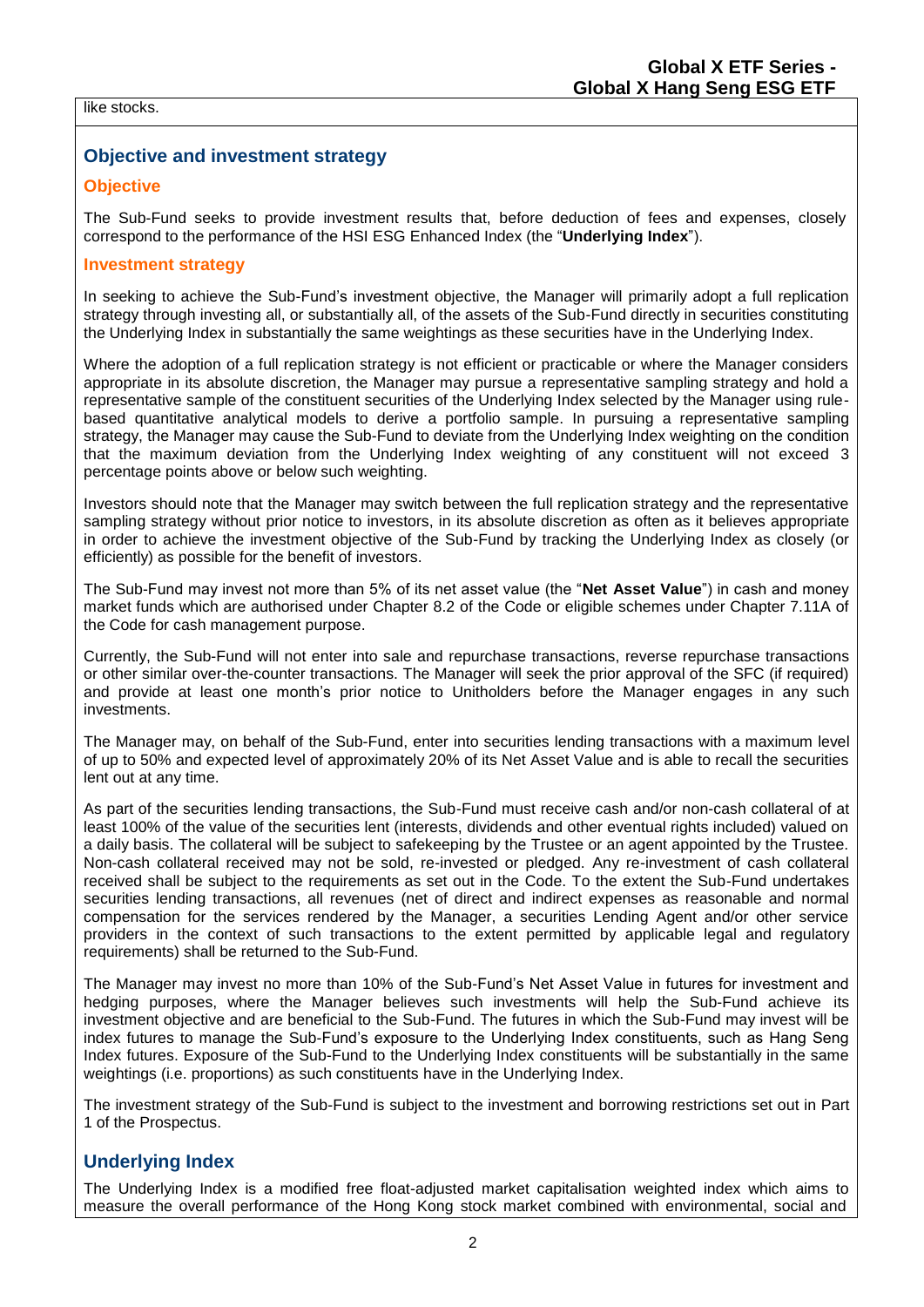# **Global X ETF Series - Global X Hang Seng ESG ETF**

governance ("**ESG**") initiatives based on internationally recognised ESG principles, data, research and ratings.

The universe of the Underlying Index comprises the constituents of the Hang Seng Index (the "**Base Index**"), with exclusion policy applied. The constituents of the Base Index must be securities of Greater China companies that are listed on the Main Board of the SEHK. Greater China companies refer to (i) companies incorporated in Hong Kong; (ii) mainland China companies (i.e. H-shares, Red-chips and P-chips companies); or (iii) companies with history, headquarters, management and/or a principal place of business in Hong Kong, Macau or mainland China. Foreign companies, stapled securities and biotech companies with stock names that end with marker "B" are excluded.

The exclusion policy of the Underlying Index will be based on three ESG screenings, namely, (i) the ESG Risk Rating screening based on the ESG Risk Ratings from Sustainalytics (the "**ESG Risk Ratings**") (the "**ESG Risk Rating Screening**"), (ii) the United Nation Global Compact ("**UNGC**") principle screening based on the UNGC compliance ratings from Sustainalytics, Arabesque S-Ray and ISS ESG (the "**UNGC Principle Screening**"), as well as (iii) the controversial product involvement screening based on the controversial product involvement data from Sustainalytics (the "**Controversial Product Involvement Screening**").

Under the ESG Risk Rating Screening, 10% of the constituents of the Base Index with the highest ESG Risk Ratings will be excluded from the Underlying Index. The ESG Risk Ratings measure the degree to which a company's economic value is at risk from financially material ESG risk factors. The ESG Risk Ratings are composed of three building blocks that contribute to a company's overall rating, namely corporate governance, material ESG issues and idiosyncratic issues (being the occurrence of controversial/unexpected event). The ESG Risk Ratings are built on a two-dimensional approach, starting with the "exposure" dimension reflecting the extent to which a company is exposed to material ESG risks, followed by the "management" dimension assessing how well the company manages its exposure to those risks. These two dimensions are applied across the three building blocks upon which the overall ESG Risk Ratings for a company is determined. Ultimately, the ESG risk scores across each of the three building blocks are aggregated to arrive at an overall risk assessment for the ESG Risk Ratings. Please refer to the relevant Appendix to the Prospectus for further details on the ESG Risk Ratings.

Under the UNGC Principle Screening, UNGC compliance ratings from Sustainalytics, Arabesque S-Ray and ISS ESG (the "**UNGC Rating Agencies**") are used. A constituent of the Base Index will be excluded from the Underlying Index if it meets the UNGC non-compliance criteria for a majority (i.e. more than 50%) of the UNGC Rating Agencies that cover the constituent. Please refer to the relevant Appendix to the Prospectus for details on the UNGC non-compliance criteria.

Under the Controversial Product Involvement Screening, a constituent of the Base Index will be excluded from the Underlying Index if it reaches any of the following thresholds of controversial product involvement:

| <b>Product Involvement Screening Areas</b>              | <b>Threshold</b>                       |
|---------------------------------------------------------|----------------------------------------|
| <b>Thermal Coal Extraction</b>                          | Greater than or equal to 5% of revenue |
| <b>Thermal Coal Power Generation</b>                    | Greater than or equal to 5% of revenue |
| <b>Tobacco Products Production</b>                      | Greater than or equal to 5% of revenue |
| <b>Tobacco Products Retail</b>                          | Greater than or equal to 5% of revenue |
| Controversial Weapon Tailor-made and Essential          | Any involvement                        |
| Controversial Weapons Non-tailor-made and Non-essential | Any involvement                        |

The remaining securities of the Base Index after the three screenings above are applied will be tilted based on the ESG Risk Ratings. Securities with relatively higher (lower) ESG Risk Ratings will be tilted down (up) in weights, subject to a cap of 8% on individual constituent weight for each Underlying Index constituent.

The Underlying Index is a net total return index. A net total return index reflects the reinvestment of dividends or coupon payments, after deduction of any withholding tax (including surcharges for special levies, if applicable).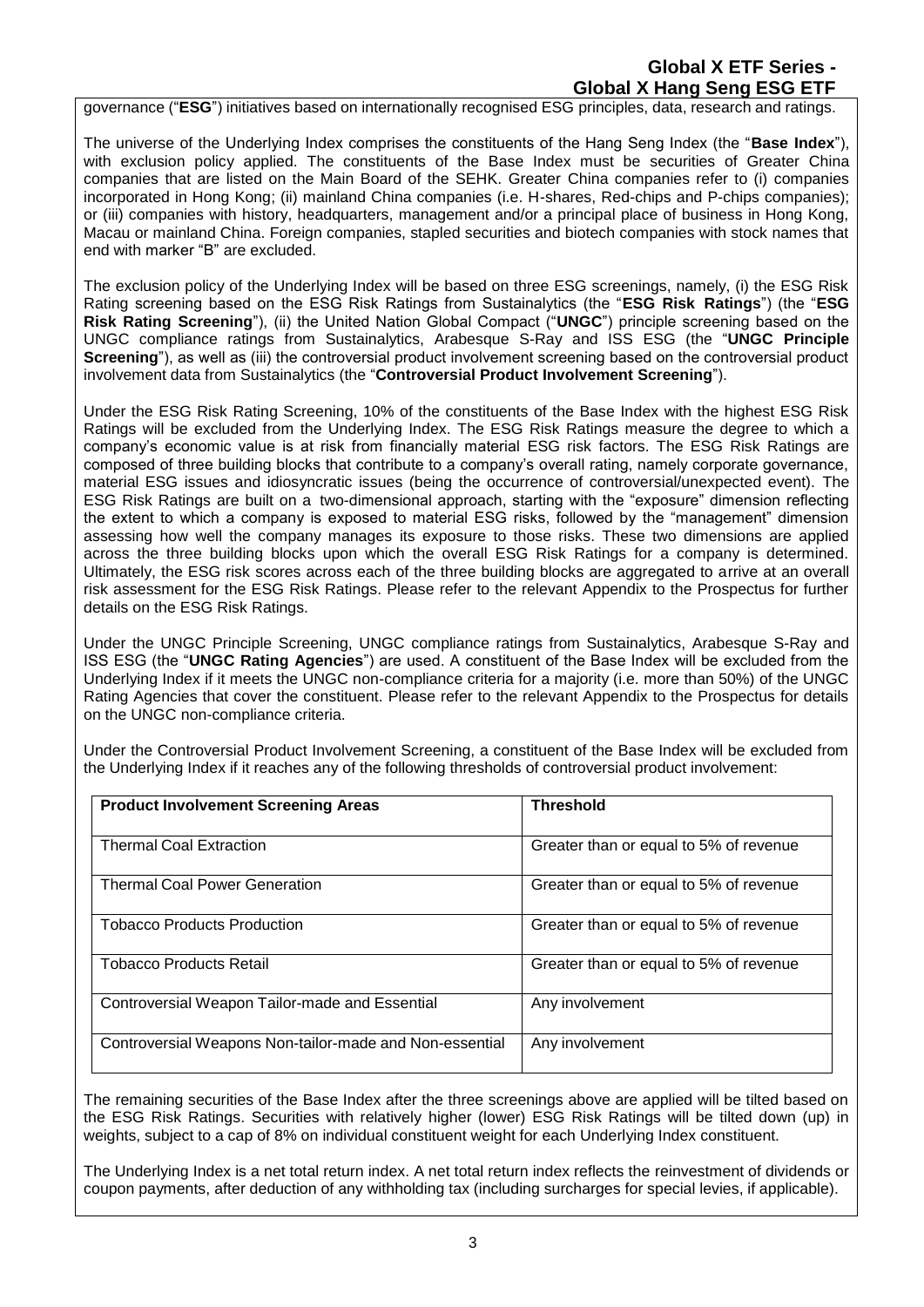The Underlying Index is compiled and managed by Hang Seng Indexes Company Limited ("**HSIL**" or the "**Index Provider**"). The Manager (and each of its Connected Persons) are independent of HSIL.

The Underlying Index is denominated and quoted in HKD.

The Underlying Index was launched on 29 November 2021 and had a base level of 6,000 on 7 December 2018. As at 31 March 2022, the Underlying Index had a free-float adjusted market capitalisation of HKD21.9 trillion and 58 constituents, representing a reduction of 8 constituent securities compared with the Base Index after applying the ESG selection approach as mentioned above.

The Underlying Index is distributed under the following identifiers:

Bloomberg Code: HSIESGSN Reuters Code: .HSIESGSN

### **Index constituents**

The complete list of constituents of the Underlying Index, their respective weightings and additional information of the index methodology of the Underlying Index are published at [https://www.hsi.com.hk/eng/indexes/all](https://www.hsi.com.hk/eng/indexes/all-indexes/hsiesgs)[indexes/hsiesgs](https://www.hsi.com.hk/eng/indexes/all-indexes/hsiesgs) (this has not been reviewed or approved by the SFC).

# **Use of derivatives / investment in derivatives**

The Sub-Fund's net derivative exposure may be up to 50% of its Net Asset Value.

# **What are the key risks?**

**Investment involves risks. You may suffer substantial / total loss by investing in this Sub-Fund. Please refer to the Prospectus for details including the risk factors.**

#### **1. General investment risk**

• The Sub-Fund's investment portfolio may fall in value due to any of the key risk factors below and therefore your investment in the Sub-Fund may suffer losses. There is no guarantee of the repayment of principal. There is no assurance that the Sub-Fund will achieve its investment objective.

### **2. Equity market risk**

• The Sub-Fund's investment in equity securities is subject to general market risks, whose value may fluctuate due to various factors, such as changes in investment sentiment, political and economic conditions and issuer-specific factors.

#### **3. New index risk**

• The Underlying Index is a new index. The Underlying Index has minimal operating history by which investors can evaluate its previous performance. There can be no assurance as to the performance of the Underlying Index. The Sub-Fund may be riskier than other exchange traded funds tracking more established indices with longer operating history.

#### **4. Risk associated with ESG investing**

- The use of ESG criteria in the construction of the Underlying Index may affect the Sub-Fund's investment performance and, as such, the Sub-Fund may perform differently compared to similar funds that do not use such criteria. ESG-based exclusionary criteria used in the selection methodology of the Underlying Index may result in the Underlying Index excluding certain securities when it might otherwise be advantageous for the Sub-Fund to invest in those securities.
- The construction of the Underlying Index (including constituent selection and index calculation) is based on, among others, the results from various ESG assessment and ratings as well as the application of certain ESG based exclusion factors. It is possible that the Underlying Index (and hence the Sub-Fund's portfolio) may perform less well than portfolios with similar investment objectives that are not engaged in similar (or any) ESG rating assessment and ESG based exclusions.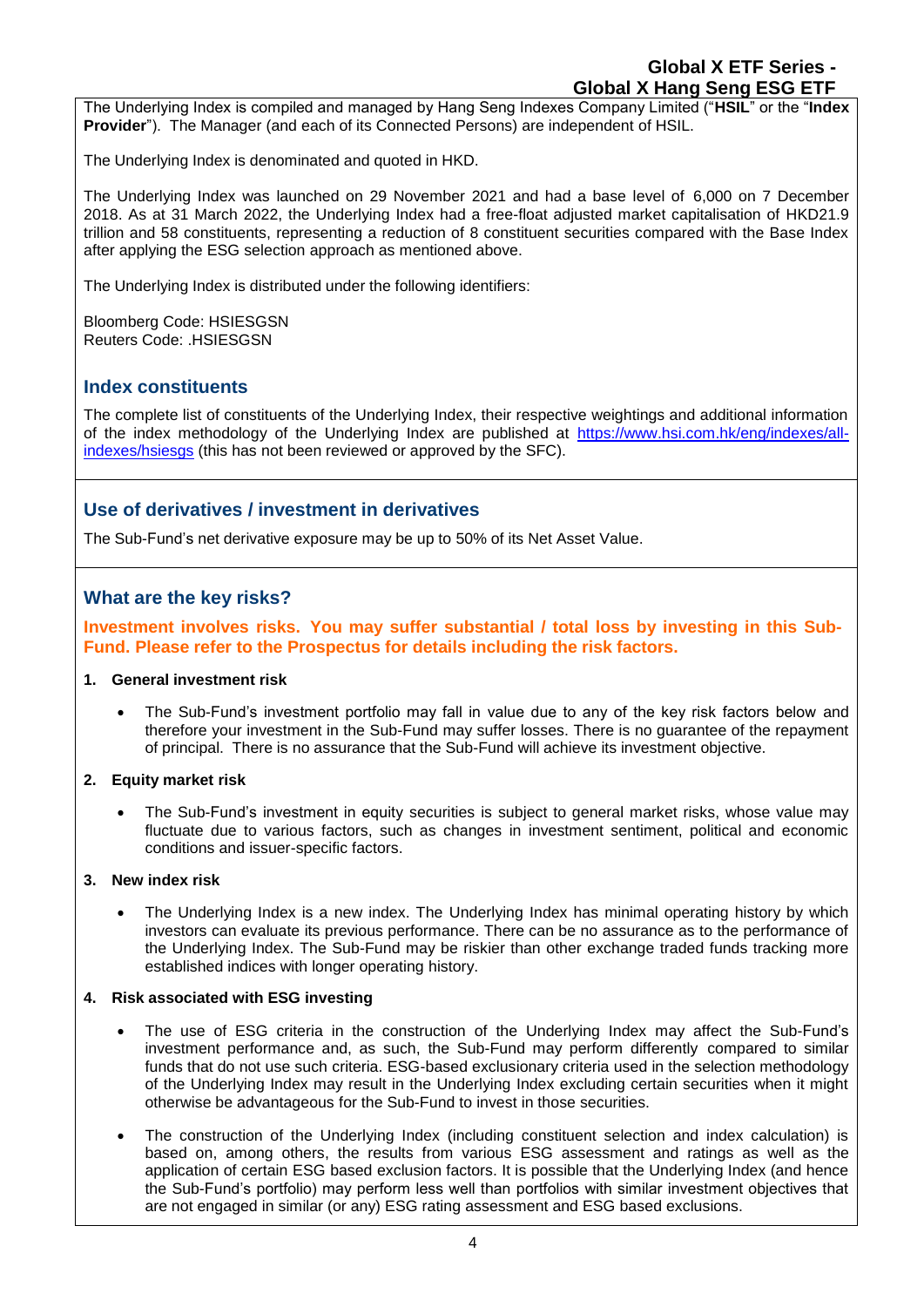- The Sub-Fund's investments may be concentrated in companies with a greater ESG focus and thus its value may be more volatile than that of a fund with having a more diverse portfolio of investments.
- The constituent selection and index calculation process of the Underlying Index involves analysis and exclusions based on ESG criteria. While the Manager and the Index Provider have exercised care in the ESG-related data and information to be relied upon, such assessment by the ESG data providers of the aforementioned ESG screenings (being Sustainalytics, Arabesque S-Ray and ISS ESG) may involve qualitative factors and it is thus possible that the relevant investment criteria may not be applied correctly.
- In evaluating a security or issuer based on ESG criteria, the Index Provider is dependent upon information and data from the ESG data providers which may be incomplete, inaccurate or unavailable from time to time, which may in turn affect the Index Provider's ability to assess potential constituents for inclusion or exclusion from the Underlying Index. There can be no assurance that the Index Provider's assessment, based upon data from the ESG data providers, will reflect the actual circumstances or that the securities selected will fulfill ESG criteria. All of these can lead to the Sub-Fund forgoing investment opportunities which meet the relevant ESG criteria or investing in securities which do not meet such criteria.
- In addition, there is a lack of standardised taxonomy in relation to ESG investing strategies. The standard of disclosure adopted by funds in relation to the relevant ESG factors or principles may vary.

#### **5. Risks associated with investments in companies with weighted voting rights**

• The Sub-Fund may invest in companies (such as innovative companies) which have a weighted voting rights (WVR) structure. This leads to issues relating to shareholder rights and corporate governance as well as investor protection, which may have a negative impact on the Sub-Fund where the Sub-Fund invests in the ordinary shares of such companies.

#### **6. Geographical concentration risk**

The Underlying Index is subject to concentration risk as a result of tracking the performance of securities of companies listed on the SEHK which are incorporated in, or with the majority of revenue derived from, or with a principal place of business in, the Greater China region. The Net Asset Value of the Sub-Fund is therefore likely to be more volatile than a broad-based fund, such as a global or regional fund, as the Underlying Index is more susceptible to fluctuations in value resulting from adverse economic, political, policy, foreign exchange, liquidity, tax, legal or regulatory event affecting the Greater China region.

### **7. Risk associated with securities lending transactions**

- Securities lending transactions may involve the risk that the borrower may fail to return the securities lent out in a timely manner or at all. The Sub-Fund may as a result suffer from a loss or delay when recovering the securities lent out. This may restrict the Sub-Fund's ability in meeting delivery or payment obligations from redemption requests.
- As part of the securities lending transactions, the Sub-Fund must receive cash collateral of at least 100% of the valuation of the securities lent valued on a daily basis. However, there is a risk of shortfall of collateral value due to inaccurate pricing of the securities lent or change of value of securities lent. This may cause significant losses to the Sub-Fund.
- By undertaking securities lending transactions, the Sub-Fund is exposed to operational risks such as delay or failure of settlement. Such delays and failure may restrict the Sub-Fund's ability in meeting delivery or payment obligations from realisation requests.

### **8. Passive investment risk**

• The Sub-Fund is passively managed and the Manager will not have the discretion to adapt to market changes due to the inherent investment nature of the Sub-Fund. Falls in the Underlying Index are expected to result in corresponding falls in the value of the Sub-Fund.

### **9. Tracking error risk**

• The Sub-Fund may be subject to tracking error risk, which is the risk that its performance may not track that of the Underlying Index exactly. This tracking error may result from the investment strategy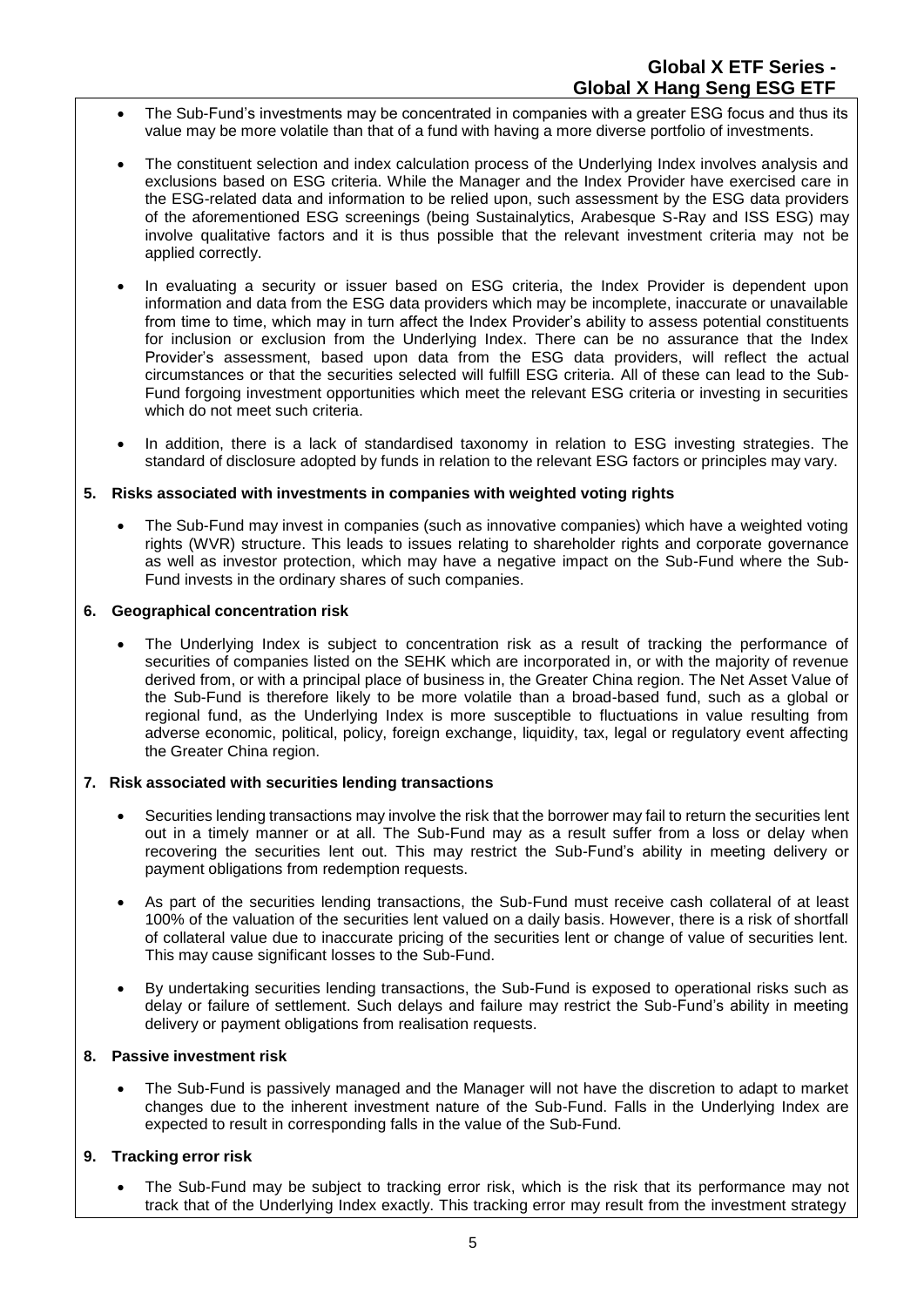used, and fees and expenses. The Manager will monitor and seek to manage such risk in minimising tracking error. There can be no assurance of exact or identical replication at any time of the performance of the Underlying Index.

### **10. Trading risk**

- The trading price of the Units on the SEHK is driven by market factors such as the demand and supply of the Units. Therefore, the Units may trade at a substantial premium or discount to the Sub-Fund's Net Asset Value.
- As investors will pay certain charges (e.g. trading fees and brokerage fees) to buy or sell Units on the SEHK, investors may pay more than the Net Asset Value per Unit when buying Units on the SEHK, and may receive less than the Net Asset Value per Unit when selling Units on the SEHK.

### **11. Termination risk**

• The Sub-Fund may be terminated early under certain circumstances, for example, where the Underlying Index is no longer available for benchmarking or if the size of the Sub-Fund falls below HKD50 million. Investors may not be able to recover their investments and suffer a loss when the Sub-Fund is terminated.

#### **12. Reliance on market maker risks**

• Although the Manager will use its best endeavours to put in place arrangements so that at least one market maker will maintain a market for the Units and that at least one market maker gives not less than three months' notice prior to terminating market making arrangement under the relevant market maker agreement, liquidity in the market for the Units may be adversely affected if there is no or only one market maker for the Units. There is also no guarantee that any market making activity will be effective.

#### **13. Distributions out of or effectively out of capital risk**

• Payments of distributions out of capital and/or effectively out of capital amounts to a return or withdrawal of part of an investor's original investment or from any capital gains attributable to that original investment. Any such distributions involving payment of dividends out of capital or effectively out of capital of the Sub-Fund may result in an immediate reduction in the Net Asset Value per Unit of the Sub-Fund and will reduce the capital available for future investment.

# **How has the Sub-Fund performed?**

Since the Sub-Fund is newly set up, there is insufficient data available to provide a useful indication of past performance to investors.

### **Is there any guarantee?**

The Sub-Fund does not have any guarantees. You may not get back the amount of money you invest.

### **What are the fees and charges?**

### **Charges incurred when trading the Sub-Fund on SEHK**

| Fee                                                                | What you pay                                 |
|--------------------------------------------------------------------|----------------------------------------------|
| <b>Brokerage fee</b>                                               | Market rates                                 |
| <b>Transaction levy</b>                                            | $0.0027\%$ <sup>1</sup> of the trading price |
| Financial Reporting Council $ _{0.00015\%^2}$ of the trading price |                                              |
| ("FRC") transaction levy                                           |                                              |
| <b>Trading fee</b>                                                 | $0.005\%$ <sup>3</sup> of the trading price  |
| <b>Stamp duty</b>                                                  | Nil                                          |

<sup>1</sup> Transaction levy of 0.0027% of the trading price of the Units, payable by each of the buyer and the seller.

<sup>2</sup> FRC transaction levy of 0.00015% of the trading price of the Units, payable by each of the buyer and the seller.

<sup>3</sup> Trading fee of 0.005% of the trading price of the Units, payable by each of the buyer and the seller.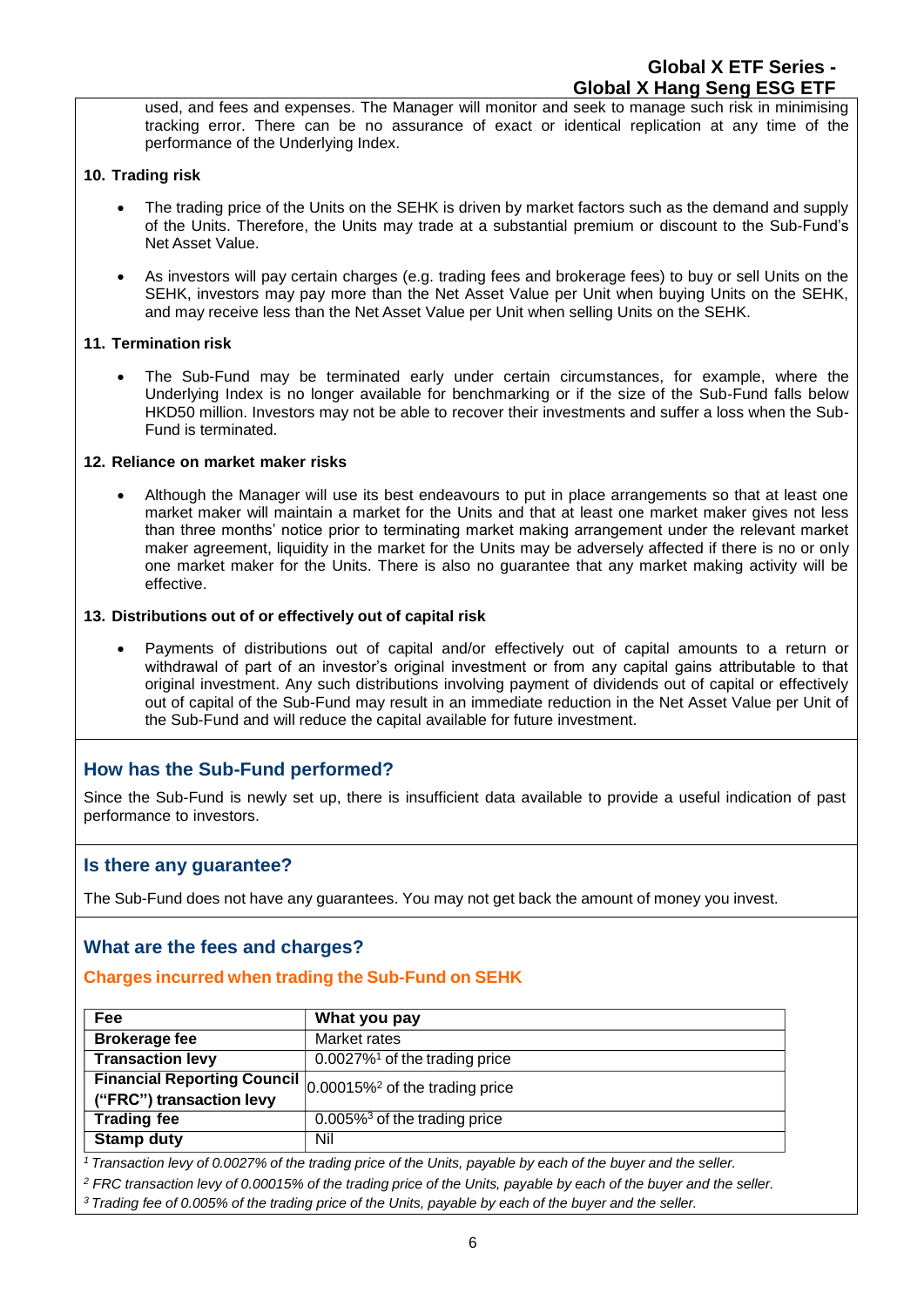# **Ongoing fees payable by the Sub-Fund**

The following expenses will be paid out of the Sub-Fund. They affect you because they reduce the Net Asset Value of the Sub-Fund which may affect the trading price.

|                           | Annual rate (as a % of the Sub-Fund's Net Asset Value)   |
|---------------------------|----------------------------------------------------------|
| Management fee*           | Currently 0.29% per annum                                |
| <b>Trustee fee</b>        | Included in the Single Management Fee (as defined below) |
| Performance fee           | Not applicable                                           |
| <b>Administration fee</b> | Not applicable                                           |
| <b>Registrar fee</b>      | Included in the Single Management Fee (as defined below) |

*\* The management fee is a single flat fee, payable out of the assets of the Sub-Fund, to cover all of the costs, fees and expenses associated with the Sub-Fund (the "Single Management Fee"), including the fees payable to the Manager for portfolio management services, Manager's servicing fee (if any), Trustee's fee, Registrar's fee, Service Agent's fees and operational fees of the Sub-Fund. Any costs, fees and expenses associated with the Sub-Fund exceeding the Single Management Fee shall be borne by the Manager and shall not be charged to the Sub-Fund. For the avoidance of doubt, the Single Management Fee does not include (to the extent not included in the operational fees as set out in the Prospectus) any costs, fees and expenses payable by investors on the creation and realisation of units, such as the fees to participating dealers, brokerage fees, transaction levy, trading fee and stamp duty, or any extraordinary or exceptional costs and expenses (such as litigation expenses) as may arise from time to time and any tax liabilities in respect of the Sub-Fund which will be paid separately out of the assets of the Sub-Fund. In addition, the Single Management Fee does not represent the estimated tracking error of the Sub-Fund.*

Please note that the Single Management Fee may be increased up to a permitted maximum amount by providing one month's prior notice to Unitholders. Please refer to the section headed "Fees and Charges" of the Prospectus for details.

### **Other fees**

You may have to pay other fees when dealing in the Units of the Sub-Fund. Please refer to the Prospectus for details.

# **Additional information**

You can find the following information of the Sub-Fund in English and Chinese (unless otherwise specified) at the following website at<https://www.globalxetfs.com.hk/> (which has not been reviewed or approved by the SFC):

- the Prospectus and this product key facts statement in respect of the Sub-Fund (as revised from time to time);
- the latest annual audited financial reports and interim unaudited financial reports (in English only);
- **•** any public announcements made by the Sub-Fund, including information with regard to the Sub-Fund and the Underlying Index, notices of suspension of creation and redemption of Units, suspension of calculation of the Net Asset Value, changes in fees and charges and suspension and resumption of trading of Units;
- any notices relating to material changes to the Sub-Fund which may have impact on its investors such as material alterations or additions to the Prospectus, this product key facts statement in respect of the Sub-Fund or the constitutive documents of the Sub-Fund;
- the full portfolio information of the Sub-Fund (updated on a daily basis);
- the near real time indicative Net Asset Value per Unit of the Sub-Fund throughout each dealing day (updated every 15 seconds throughout the SEHK trading hours) in HKD;
- the last Net Asset Value of the Sub-Fund in HKD and the last Net Asset Value per Unit of the Sub-Fund in HKD;
- the past performance information of the Sub-Fund;
- the ongoing charges of the Sub-Fund;
- the tracking difference and tracking error of the Sub-Fund;
- the composition of distributions (i.e. the relative amounts paid out of net distributable income and capital), if any, for a 12-month rolling period;